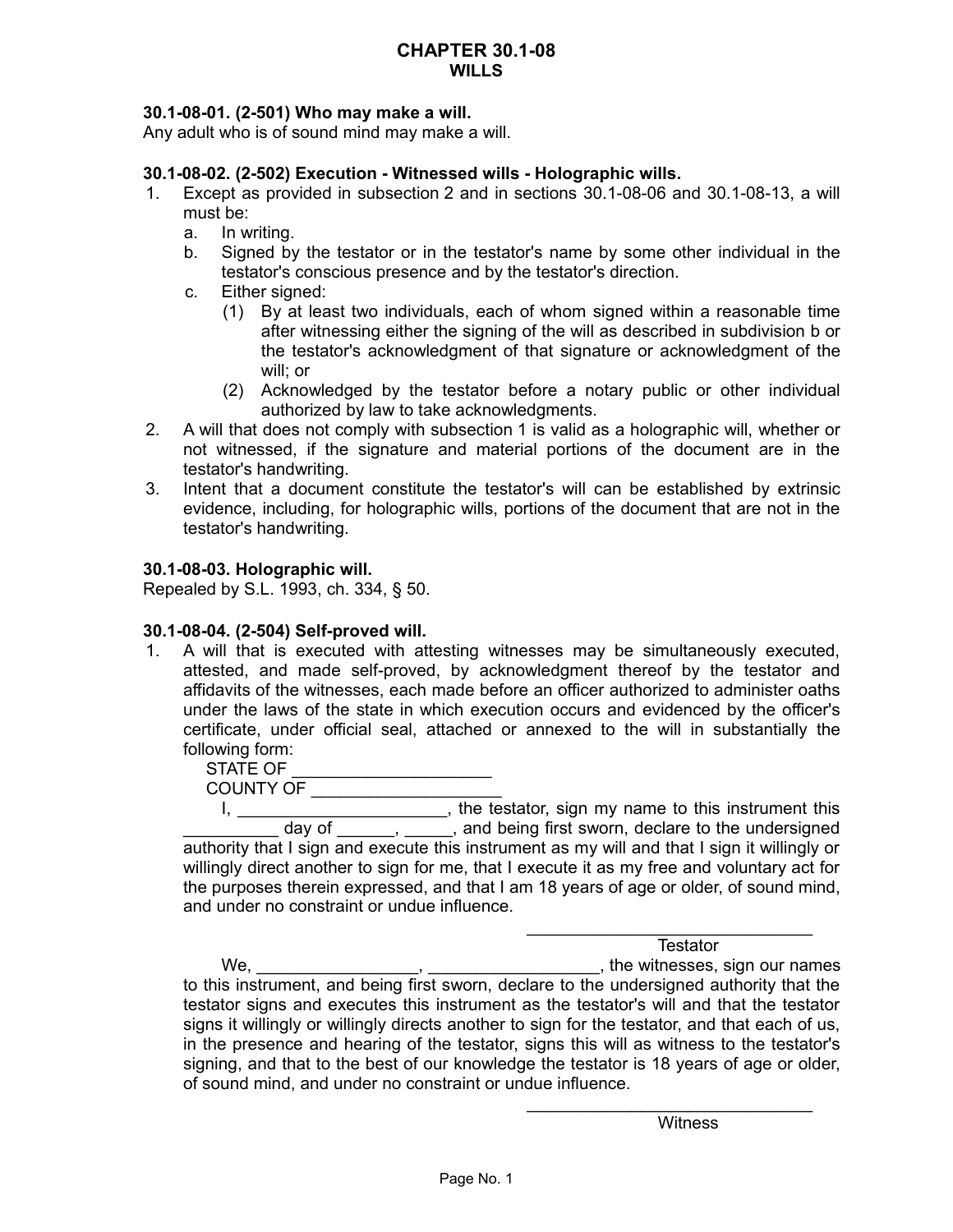|                                                                                                                   |          | <b>Witness</b> |                             |
|-------------------------------------------------------------------------------------------------------------------|----------|----------------|-----------------------------|
| Subscribed, sworn to, and acknowledged before me by<br>and subscribed and sworn to before me by<br>this<br>day of |          | and            | the testator,<br>witnesses, |
| (SEAL)                                                                                                            | (Signed) |                |                             |

- (Official capacity of officer)
- 2. A will that is executed with attesting witnesses may at any time after its execution be made self-proved, by the acknowledgment thereof by the testator and the affidavits of the witnesses, each made before an officer authorized to administer oaths under the laws of the state in which the acknowledgment occurs and evidenced by the officer's certificate, under the official seal, attached or annexed to the will in substantially the following form:

| STATE OF  |  |
|-----------|--|
| COUNTY OF |  |
|           |  |

We, \_\_\_\_\_\_\_\_\_\_, \_\_\_\_\_\_\_\_\_\_\_, and \_\_\_\_\_\_\_\_\_\_, the testator and the witnesses, respectively, whose names are signed to the attached or foregoing instrument, being first duly sworn, do hereby declare to the undersigned authority that the testator signed and executed the instrument as the testator's will and that the testator had signed willingly or willingly directed another to sign for the testator, and that the testator executed it as the testator's free and voluntary act for the purposes therein expressed; and that each of the witnesses, in the presence and hearing of the testator, signed the will as witness and that to the best of our knowledge the testator was at that time 18 years of age or older, of sound mind, and under no constraint or undue influence.

|                                                                                                                | Testator       |
|----------------------------------------------------------------------------------------------------------------|----------------|
|                                                                                                                | <b>Witness</b> |
| Subscribed, sworn to, and acknowledged before me by                                                            | Witness<br>the |
| testator, and subscribed and sworn to before me by<br>witnesses, this because the day of<br>(SEAL)<br>(Signed) | and            |

(Official capacity of officer)

3. A signature affixed to a self-proving affidavit attached to a will is considered a signature affixed to the will, if necessary to prove the will's due execution.

### **30.1-08-05. (2-505) Who may witness.**

- 1. Any person generally competent to be a witness may act as a witness to a will.
- 2. A will or any provision thereof is not invalid because the will is signed by an interested witness.

### **30.1-08-06. (2-506) Choice of law as to execution.**

A written will is valid if executed in compliance with section 30.1-08-02 or if its execution complies with the law at the time of execution of the place where the will is executed, or of the law of the place where at the time of execution or at the time of death the testator is domiciled, has a place of abode, or is a national.

### **30.1-08-07. (2-507) Revocation by writing or by act.**

1. A will or any part thereof is revoked: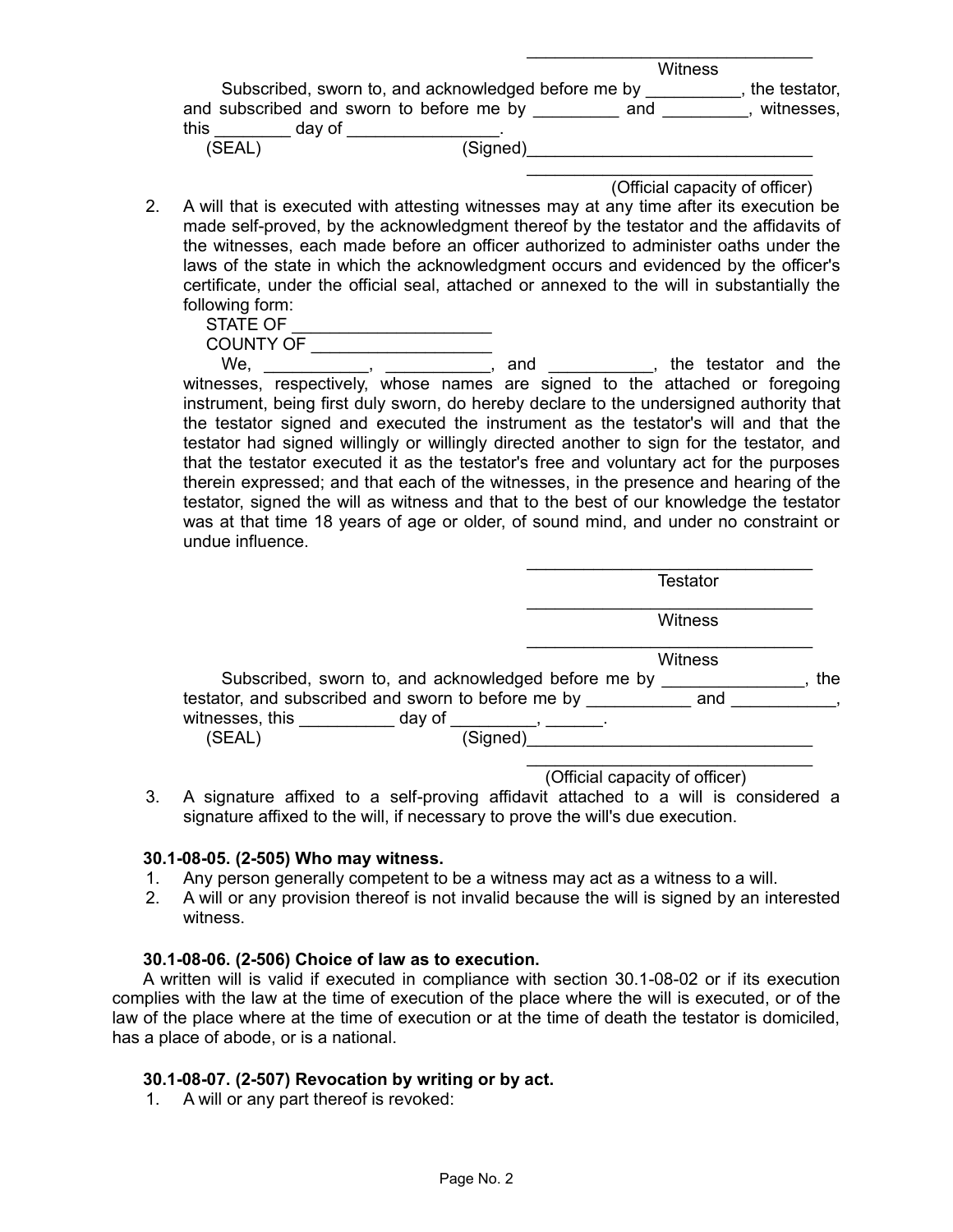- a. By executing a subsequent will that revokes the previous will or part expressly or by inconsistency; or
- b. By performing a revocatory act on the will, if the testator performed the act with the intent and for the purpose of revoking the will or part or if another individual performed the act in the testator's conscious presence and by the testator's direction. For purposes of this subdivision, "revocatory act on the will" includes burning, tearing, canceling, obliterating, or destroying the will or any part of it. A burning, tearing, or canceling is a "revocatory act on the will", whether or not the burn, tear, or cancellation touched any of the words on the will.
- 2. If a subsequent will does not expressly revoke a previous will, the execution of the subsequent will wholly revokes the previous will by inconsistency if the testator intended the subsequent will to replace rather than supplement the previous will.
- 3. The testator is presumed to have intended a subsequent will to replace rather than supplement a previous will if the subsequent will makes a complete disposition of the testator's estate. If this presumption arises and is not rebutted by clear and convincing evidence, the previous will is revoked; only the subsequent will is operative on the testator's death.
- 4. The testator is presumed to have intended a subsequent will to supplement rather than replace a previous will if the subsequent will does not make a complete disposition of the testator's estate. If this presumption arises and is not rebutted by clear and convincing evidence, the subsequent will revokes the previous will only to the extent the subsequent will is inconsistent with the previous will; each will is fully operative on the testator's death to the extent they are not inconsistent.

# **30.1-08-08. (2-508) Revocation by change of circumstances.**

Except as provided in sections 30.1-10-03 and 30.1-10-04, a change of circumstances does not revoke a will or any part of it.

## **30.1-08-09. (2-509) Revival of revoked will.**

- 1. If a subsequent will that wholly revoked a previous will is thereafter revoked by a revocatory act under subdivision b of subsection 1 of section 30.1-08-07, the previous will remains revoked unless it is revived. The previous will is revived if it is evident from the circumstances of the revocation of the subsequent will or from the testator's contemporary or subsequent declarations that the testator intended the previous will to take effect as executed.
- 2. If a subsequent will that partly revoked a previous will is thereafter revoked by a revocatory act under subdivision b of subsection 1 of section 30.1-08-07, a revoked part of the previous will is revived unless it is evident from the circumstances of the revocation of the subsequent will or from the testator's contemporary or subsequent declarations that the testator did not intend the revoked part to take effect as executed.
- 3. If a subsequent will that revoked a previous will in whole or in part is thereafter revoked by another, later, will, the previous will remains revoked in whole or in part, unless it or its revoked part is revived. The previous will or its revoked part is revived to the extent it appears from the terms of the later will that the testator intended the previous will to take effect.

### **30.1-08-10. (2-510) Incorporation by reference.**

Any writing in existence when a will is executed may be incorporated by reference if the language of the will manifests this intent and describes the writing sufficiently to permit its identification.

# **30.1-08-11. (2-511) Testamentary additions to trusts.**

1. A will may validly devise property to the trustee of a trust established or to be established during the testator's lifetime by the testator, by the testator and some other person, or by some other person including a funded or unfunded life insurance trust,